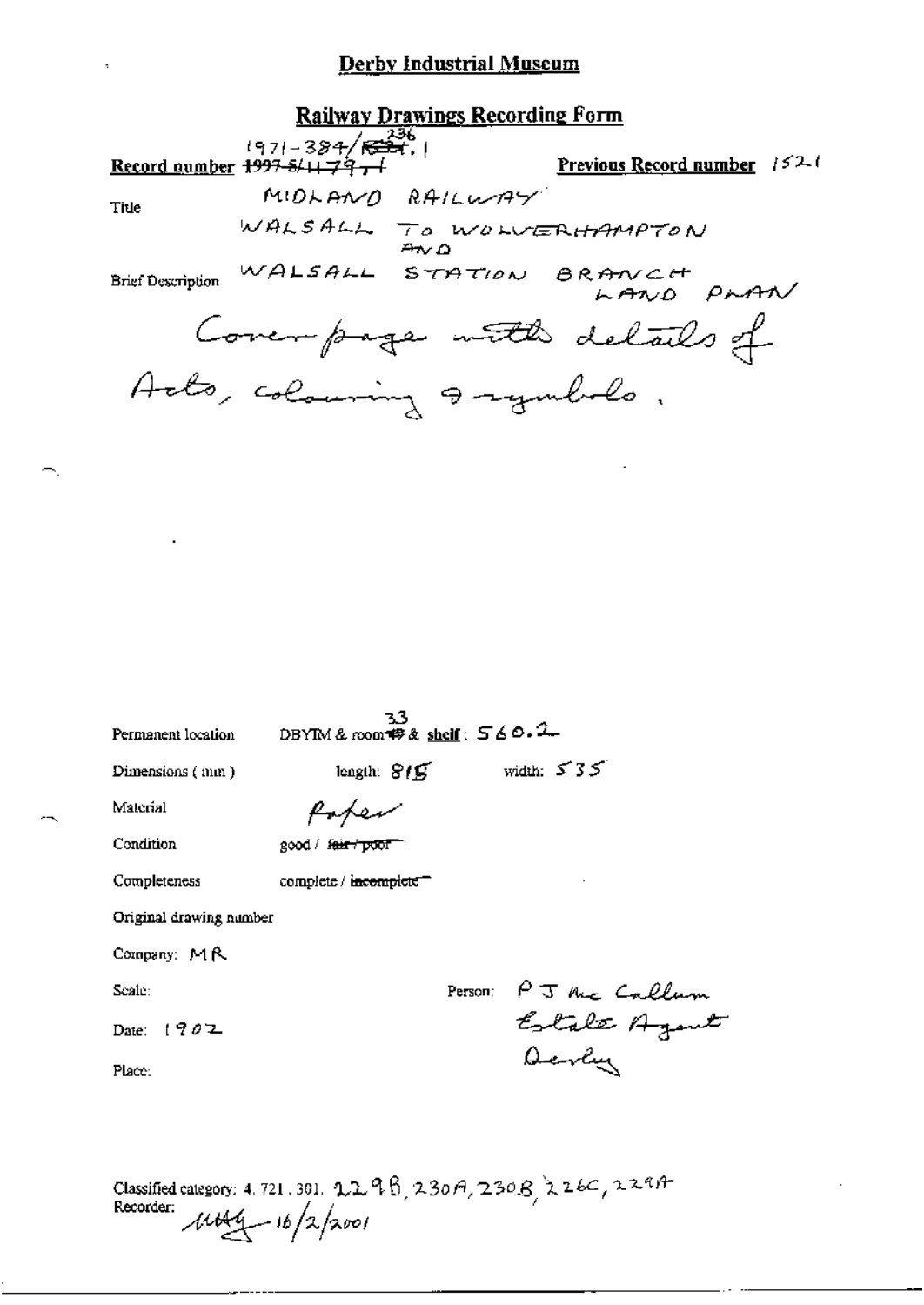### **Railway Drawings Recording Form**  $1971 - 384 + 34.2$ Record number  $1997-511777$ . 2 Previous Record number  $/52$

Title

COUNTY OF STAFFORD

**Brief Description** 

Plan of route chaning tracks, buildings, bridges, roads, watercourses slandowners Parish of Wolverhampton Parish of Health Forum formerly Parish of Wolverhampter Founship of uslocksmpton, and wednesfield. Landowners: William Wood, Thomas Keales. John Allen. Any Page. Thas Appleton. GWRCo. William Bailey. Chas Evans. J'S Rutter. Exclisiastical Commissioners & John Woodward.<br>Matthew Frost. William ander Spannow.<br>Thomas Simcox. William Arthur Spannow.  $P$   $TQ$ Forlin Lysaght. John Woodward. length:  $8/5$  width:  $535$ Dimensions (mm) Material Rafer Condition good / fair / poor Completeness complete / incomplete Original drawing number Sheet Company:  $M R$ Scale:  $\int_{0}^{\pi} = 2cHANSS$ Person: Date: 1902 Place: Wolverhampton  $3M - 18M$ All stations, depots, canal. Classified category: 4.721.301. 229 B, 230 H, 230 B Recorder: MAG 16/2/2001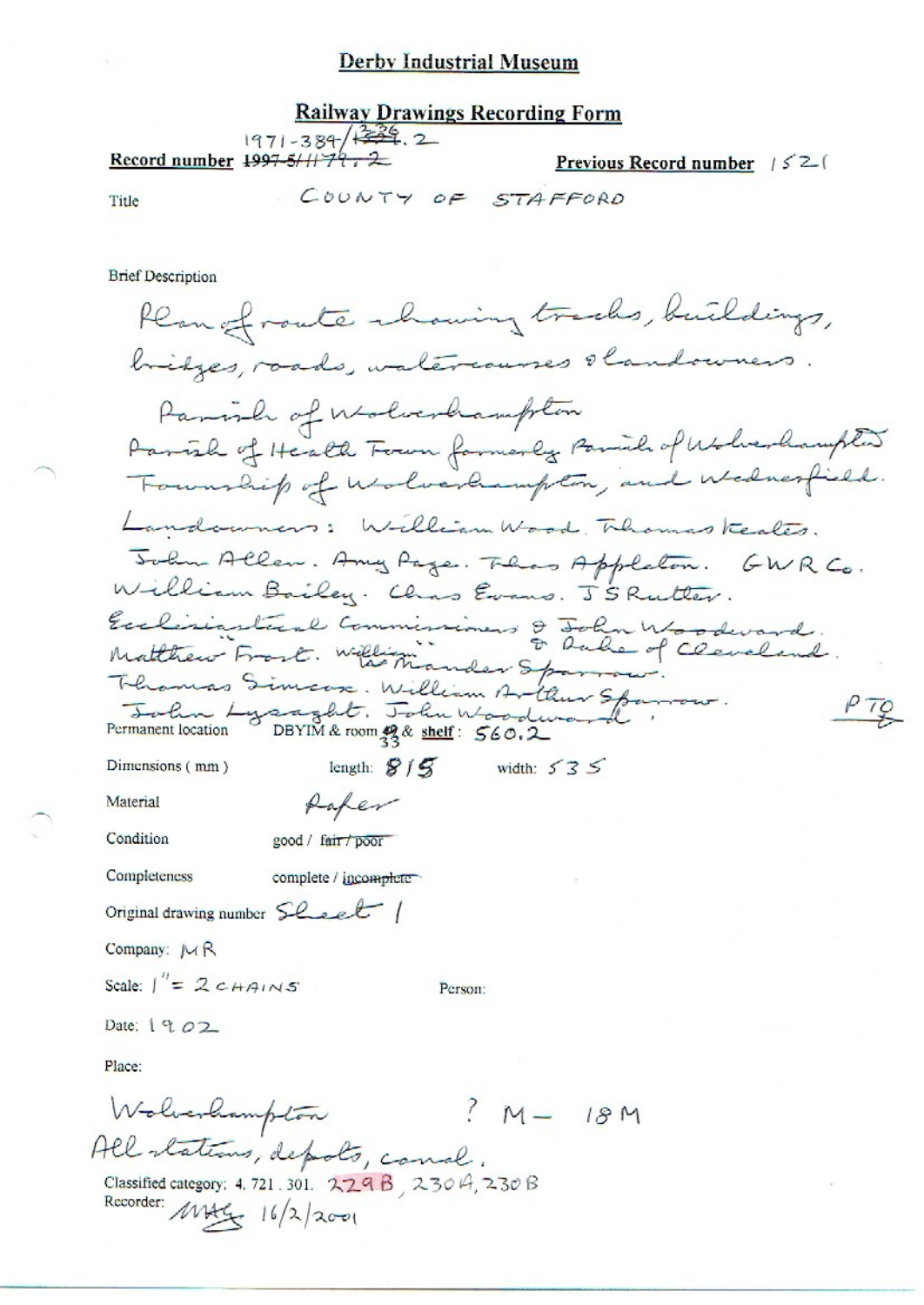#### **Railway Drawings Recording Form**

 $1971 - 384$ / $\sqrt{621.3}$ <br>8.3 - 3.3 - 3.4 1997-5/1179 Previous Record number  $152$ 

COONTY OF STAFFORD

**Brief Description** 

Title

Rean of route channing tracks, buildings, bridges, roads, untercourses olandowners.<br>Parish of widerfield formuly family deblochampton.<br>Paraih of Health Town formerly farish of Wolverhaupton. Township of necessary idd. Landonnino: Messo Edwards & Neochell. Earl Stanhofe. TJ Barnett. David Jones Bache. Exclesiastical Commissioners & bule of Claveland.<br>John adlet. Henry Walber, butgraffiths. Trantees of Wednesfield Health Primitive Methodist Chopel. Duke of Sulterland. Arron Knowles. Beimingham Canal Nouigation Co. Mrs 5M & Bengamin Permanent location DBYIM & room 2 & shelf: 560.2 length:  $8/5$  width:  $535$ Dimensions  $\{$  mm  $\}$ Material Paper Condition good / fair / poor Completeness complete / incomplete Original drawing number  $SL$  event 2. Company:  $\mathcal{M} \mathsf{R}$ Scale:  $I'' = 2c$   $H$ AINS Person: Date:  $1902$ Place: Health Foun  $/8$  M  $/74$  M Station

Classified category:  $4.721.301.2223$ Recorder:  $16/2/2001$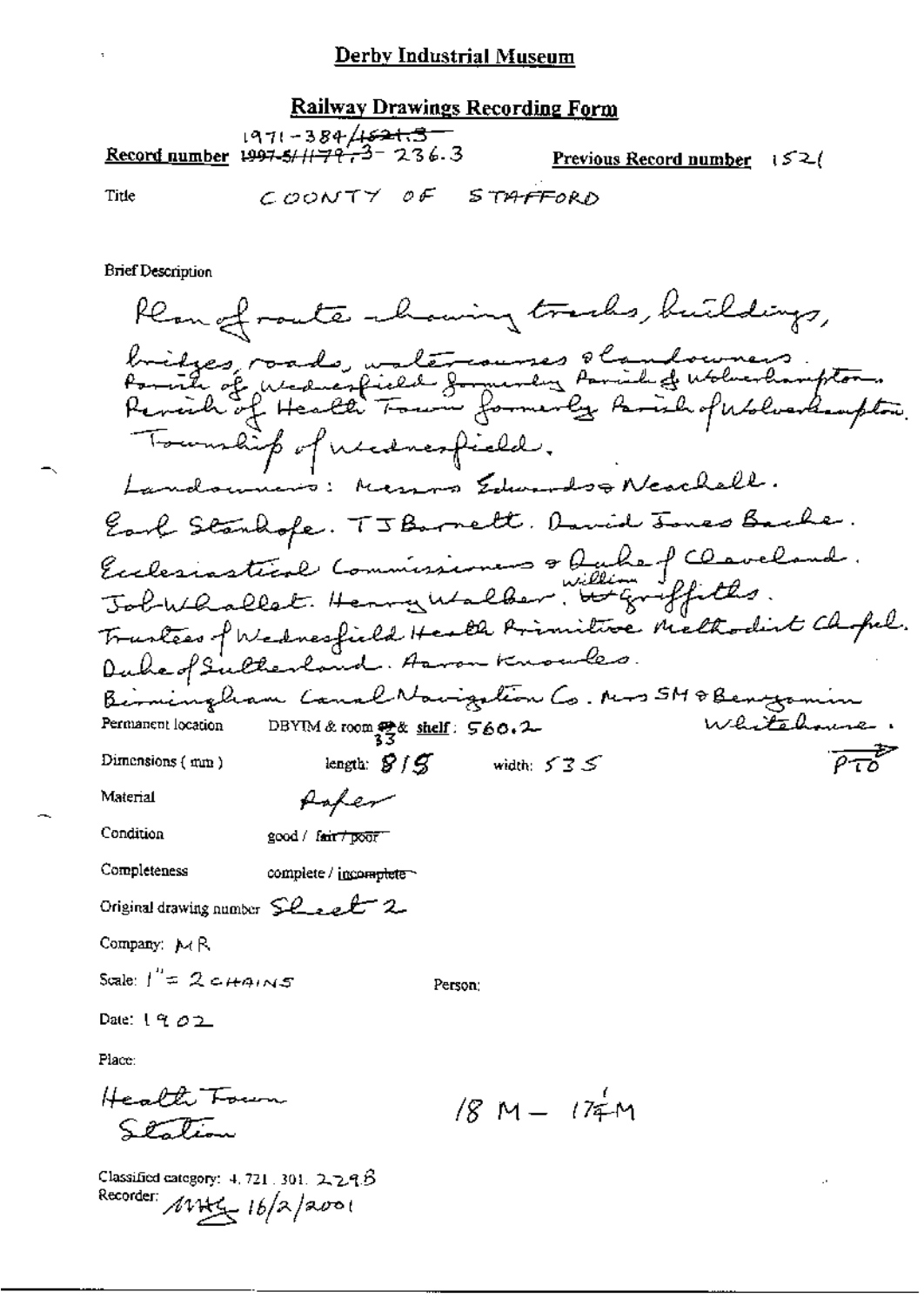### **Railway Drawings Recording Form**

Record number 1997-5/4-4-1

Previous Record number MAP 132/4-89

Title

HEATH TOWN

**Brief Description** 

Plan of MR tracks, overbridge No !!!, land features and MR houndaries. Plat of land, dead 7299, edged infiet, encrosching outs mr Whitehouses land. 10 perches to be weld to ur whitehouse

| Permanent location      | DBYIM & room 49 & shelf: $78$ |
|-------------------------|-------------------------------|
| Dimensions (mm)         | width: $550$<br>length: $715$ |
| Material                | Paper on Johnse               |
| Condition               | good / fair / poor            |
| Completeness            | complete / incomplete ~       |
| Original drawing number | ,569                          |
| Company: $M2$           |                               |
| Scale: $1'' = 40$ FEET  | Person:                       |
| Date∶                   |                               |

Place:

Health Town

Classified category: 4, 721, 301,  $7.005$   $2.2$   $9B$ Recorder:  $11/1998$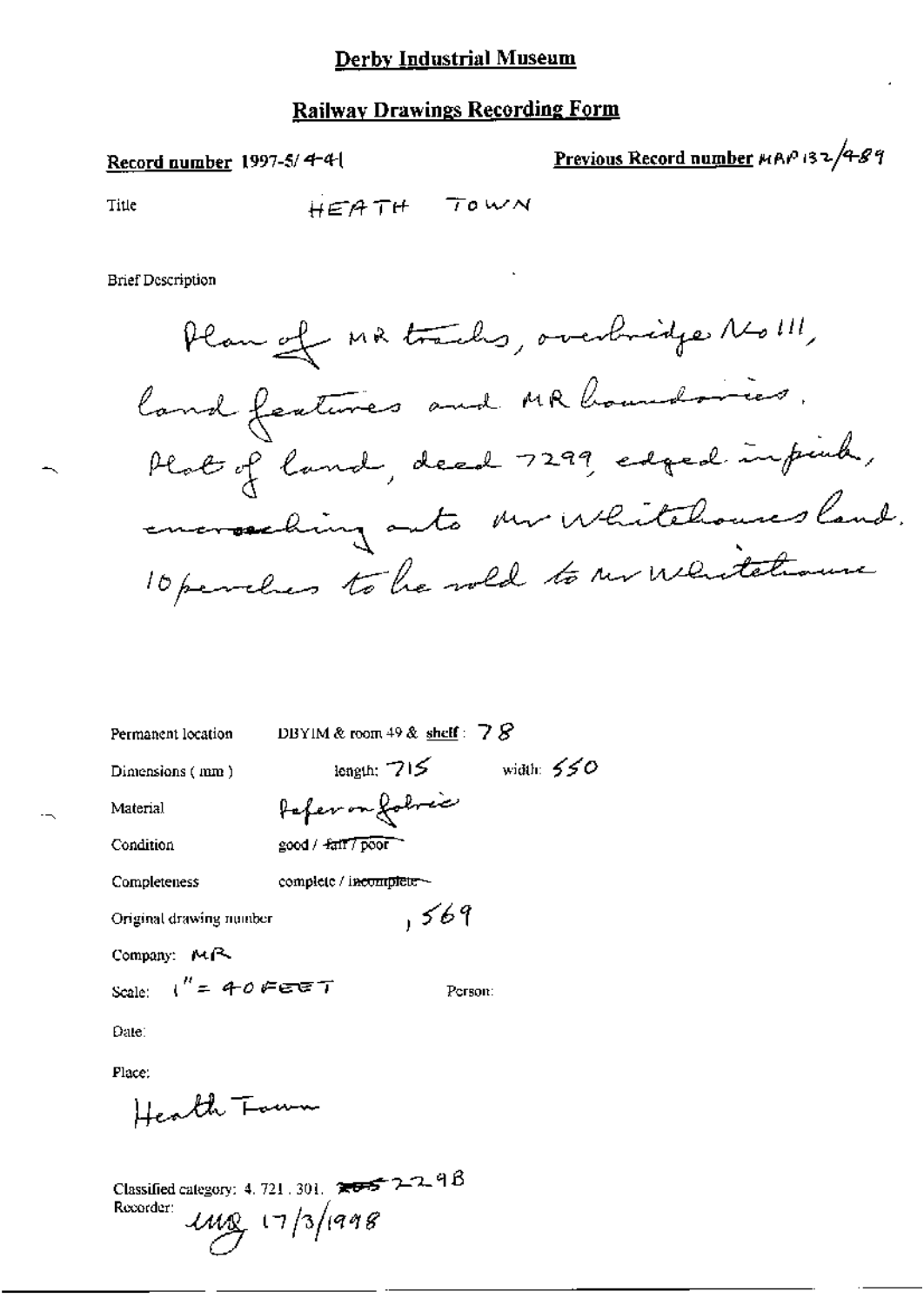### **Railway Drawings Recording Form**

971-384/15-12<br>Record number 1997-5/11-79-24-236.4 Previous Record number  $(5, 2)$ COUNTY OF STAFFORD Title

**Brief Description** 

Plan of route chowing tracks, buildings, bridges, roads, walercourses slandowners Parish of Molverhampton Lamdonners Menson Morror & Corbett & Trustees of Corbett & Greene's Line's Trailers. W Bradbury. John Edward Bealey. John Foster Adams & George Philips. W Bradburn. Messons Henry Vaughan & Flowe's Redling, WPHErrick. Rev John Louis Retite. Birningham Canal Novigation Co. DBYIM & room  $\mathcal{B}_{\&}$  shelf :  $\mathcal{S}_{6}$  0.2 Permanent location length:  $\mathcal{G}/\mathcal{G}$  width:  $535$ Dimensions (mm) Paper Material Condition good / fair/poor **Completencss** complete / incomplete Original drawing number  $SL$  and  $C$  3 Company: MR Scale:  $I'' = 2c+Ans$ Person: Date:  $19.02$ Place: Wednesfield<br>Stetion  $174M - 162M$ 

Classified category: 4, 721, 301,  $27.99$ Recorder:  $16/7/200$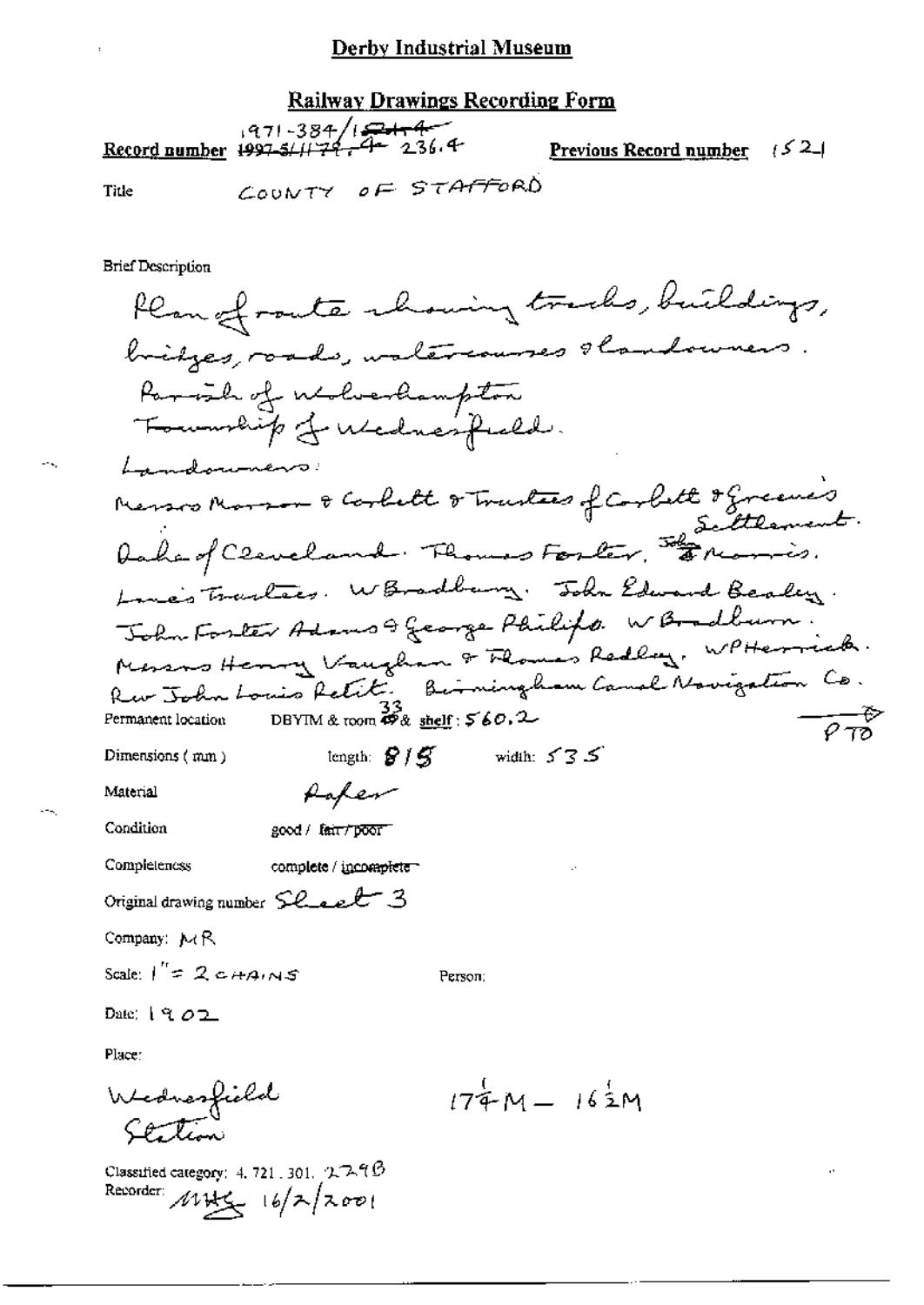# **Railway Drawings Recording Form**

|       | $197 - 384 / 1277$<br>Record number 199 <del>7-5/1179, S</del> 236.5 | <u>Previous Record number</u> $ 52 $ |  |
|-------|----------------------------------------------------------------------|--------------------------------------|--|
| Title | COUNTY OF STAFFORD                                                   |                                      |  |

Title

÷.,

 $\sim$ 

**Brief Description** 

| Kempfronte rhowing tracks, buildings,                                                                                                      |           |
|--------------------------------------------------------------------------------------------------------------------------------------------|-----------|
| bridges, roads, untercourses obandowners.                                                                                                  |           |
| Parish of Wolverdampton.                                                                                                                   |           |
| Township of Mednesfield. Township of Willenhall.                                                                                           |           |
| Londowners: Tohn Edward Bealey.                                                                                                            |           |
| William Rarry Herrich, William Mander Sparrow.                                                                                             |           |
| Recovers George Jones Borker & Fhomas Berker,                                                                                              |           |
| Simeon blogd. J Fildesley. Doniel hlogd.                                                                                                   |           |
| Author of Sutherland & Arom Kinowles. J Gentiner.                                                                                          |           |
| Trentham Colliany Co. Charles Athin. Richard Foster.                                                                                       |           |
| DBYIM & room $\stackrel{33}{\bullet}$ & shelf: $\stackrel{5}{\bullet}$ & 0.2<br>Permanent location                                         | $\rho$ 70 |
| width: $\ensuremath{\mathcal{S}}\xspace\ensuremath{\mathcal{S}}\xspace\ensuremath{\mathcal{S}}\xspace$<br>length: $8/5$<br>Dimensions (mm) |           |
| foter<br>Material                                                                                                                          |           |
| good / fair / poor<br>Condition                                                                                                            |           |
| complete / incomplete<br>Completeness                                                                                                      |           |
| Original drawing number Sleet 4                                                                                                            |           |
| Company: MR                                                                                                                                |           |
| Scale: $\int_{0}^{n} = 2c + A_{1} \wedge S$<br>Person:                                                                                     |           |
| Date: $19.02$                                                                                                                              |           |
| Place:                                                                                                                                     |           |
| $162M - 154M$<br>Bull Reach                                                                                                                |           |
|                                                                                                                                            |           |

 $\mathcal{A}$ 

Classified category: 4.721.301. 229B<br>Recorder:  $\mu$ Vity  $16/2$ 001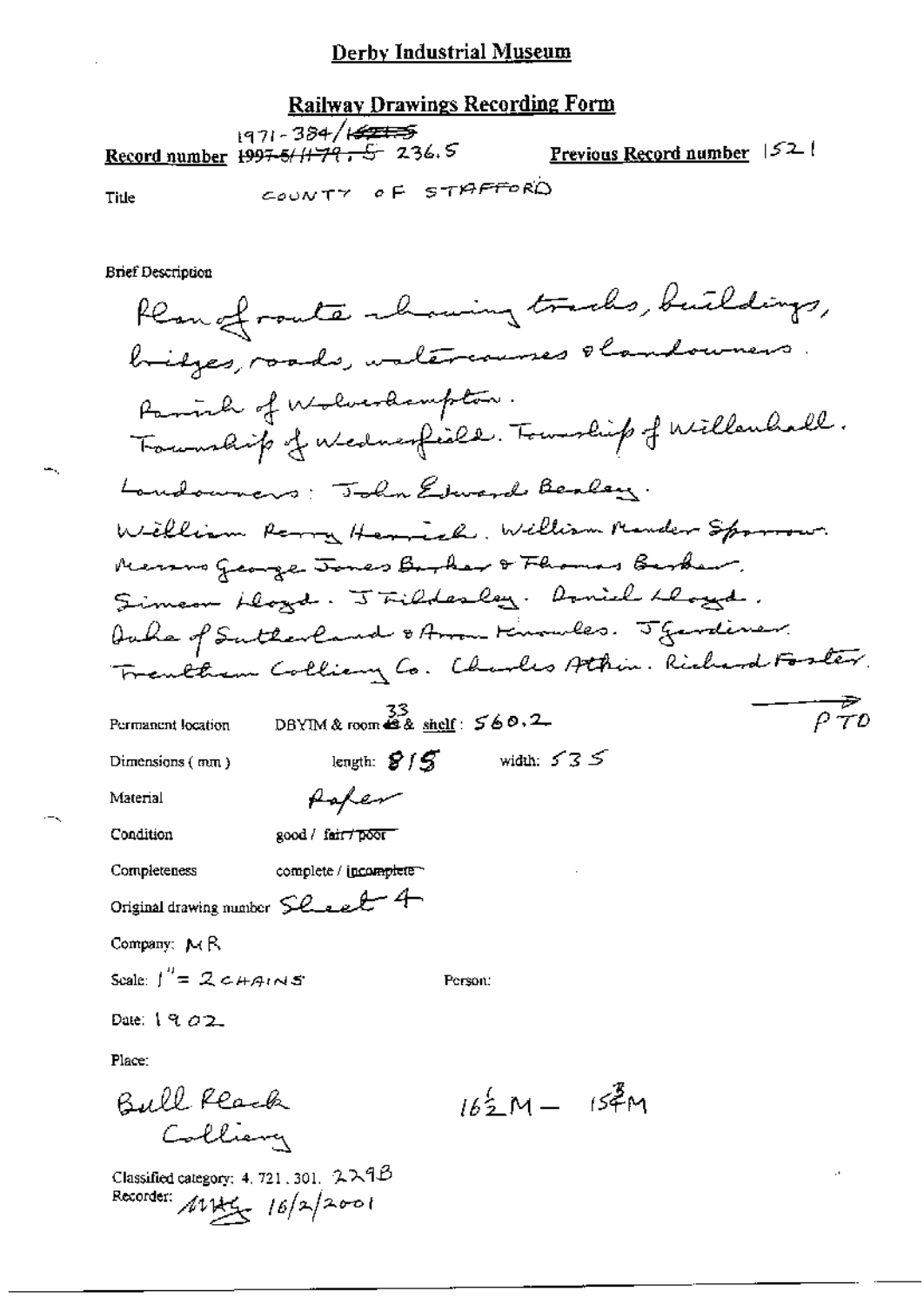| <u>Railway Drawings Recording Form</u> |                                                                    |  |  |                                                                                     |  |
|----------------------------------------|--------------------------------------------------------------------|--|--|-------------------------------------------------------------------------------------|--|
|                                        | 1971-384/ <del>4521-6</del><br>Record number 1997-5/11-79, 6-236.6 |  |  | Previous Record number $152/$                                                       |  |
| Title                                  | COONTY OF STAFFORD                                                 |  |  |                                                                                     |  |
| <b>Erief Description</b>               |                                                                    |  |  | Kempfronte chairing tracks, buildings,<br>bridges, roads, walercourses slandowners. |  |
|                                        |                                                                    |  |  |                                                                                     |  |

Pariah of Willenhalk formerly Parcell of Wholesandrampton. Hanglowners:<br>Nathanie Solly, Bilomick & Wilmich. Mario Wakelam. NN. Solly & Burnich. Joseph Hinchs, Joseph Fiffer. WMDeaping Richard Dodd. John Health Stulls. Menson Fletcher, NNSolly & BUnich. Adam Road. C Dean. Flowers Gough. TSH Hinchs. John Adams. Lords of the name of Stoucheath.  $\frac{33}{28 \text{ m} \cdot \text{s}}$  DBYIM & room  $\mathbf{\&}$  & shelf:  $\mathbf{\&}$  60.2 Permanent location length:  $8/5$  width:  $535$ Dimensions (mm) fafer Material Condition good / fair 7 poor Completeness complete / incomplete Original drawing number Sheels Company: MR Scale:  $1'' = 2c+4.05$ Person: Date:  $1902$ Place: Willanholl Station  $15^{3}$ M -  $15M$ (Market Place) Classified category: 4.721.301.2239B Recorder: 1814 (6/2/2001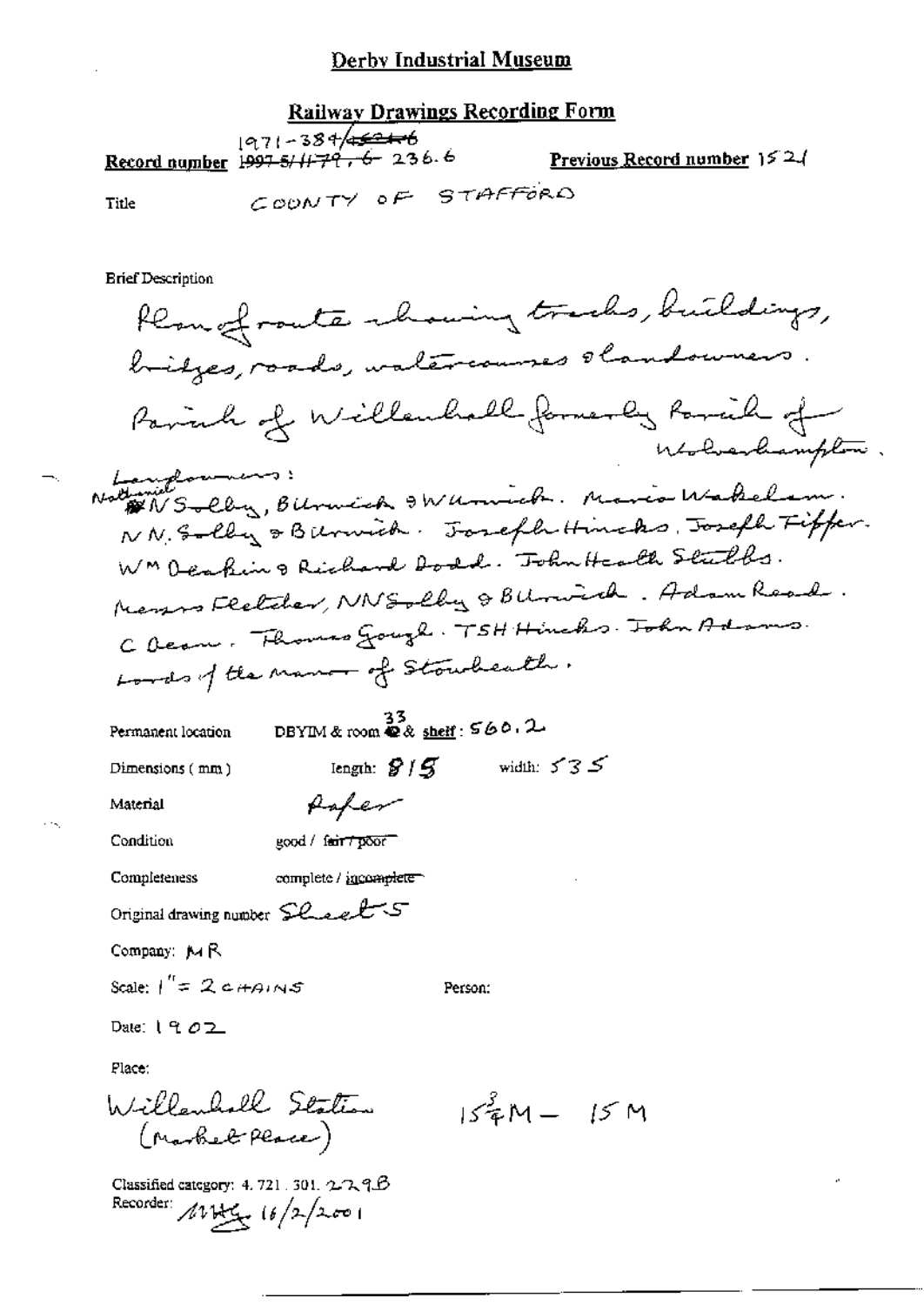# **Railway Drawings Recording Form**

Record number 1997-5/57/

Previous Record number 
$$
MRP/32/64
$$

Title

÷,

 $-\sqrt{2}$ 

**Brief Description** 

| Permanent location      | DBYIM & room 49 & <u>shelf</u> : $86$ |            |
|-------------------------|---------------------------------------|------------|
| Dimensions (mm)         | length: $675$                         | width: 275 |
| Material                | Paper - Lobric                        |            |
| Condition               | good / f <del>air / poor =</del>      |            |
| Completeness            | complete / incomplete-                |            |
| Original drawing number | ,190                                  |            |
| Company: $M\rightarrow$ |                                       |            |
| Scale: $1'' = 10$ FEE T | Person.                               |            |
| Date.                   |                                       |            |
| Place:                  |                                       |            |

Willenhall

Classified category: 4, 721, 301  $\rightarrow$  229 B  $\frac{1}{4}$  7/8/1998 Recorder: يسييع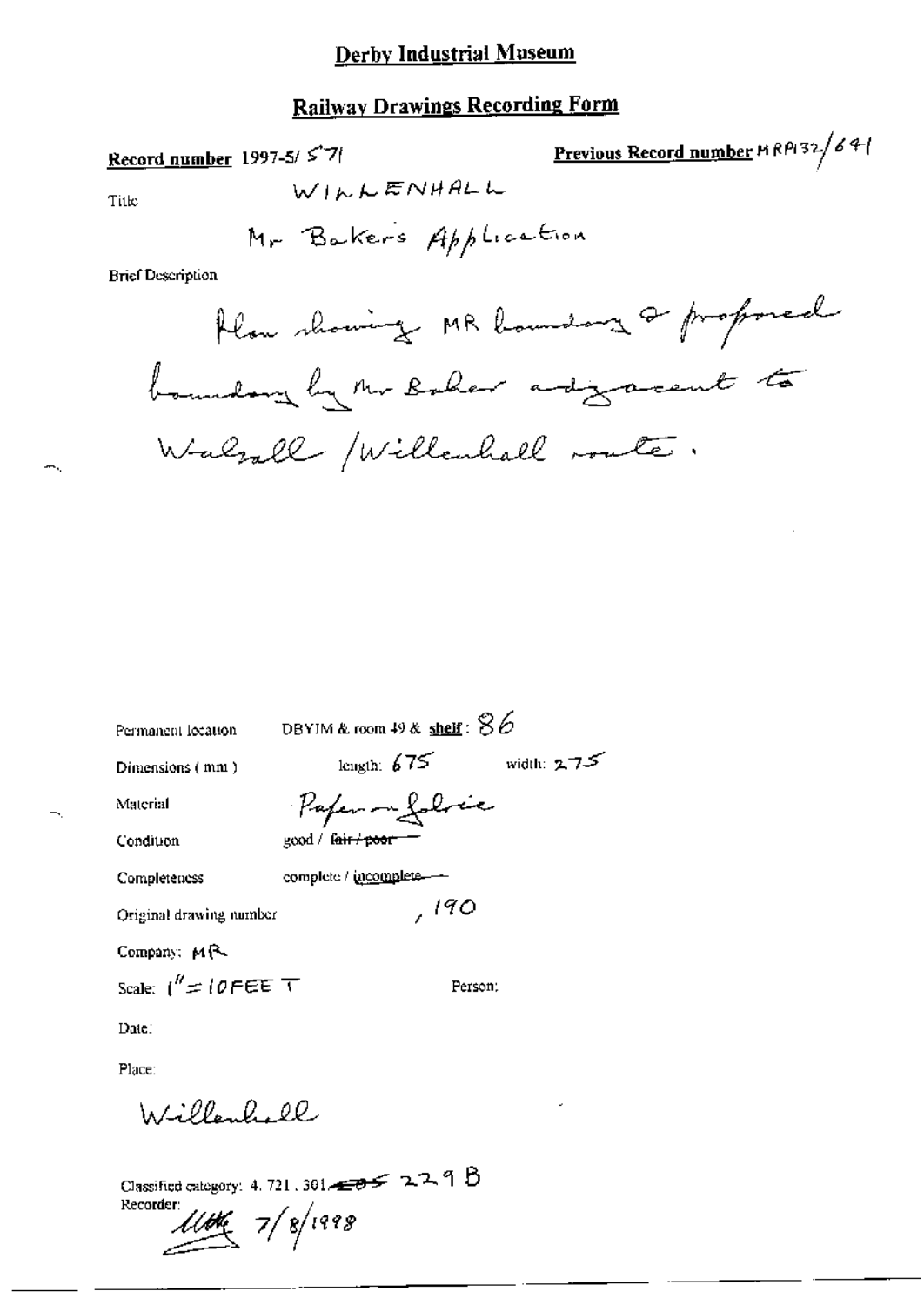# **Railway Drawings Recording Form**

### Record number  $1971 - 384 / 471$

Previous Record number

CATTELL

 $\sim$ 

Title

۸Ñ,

$$
W \cup W \vdash E W \not\vdash A \vdash U
$$

Brief Description

Permanent location

DBYIM & toom 49 & shelf: 117

Dimensions (min)

length:  $885$  width:  $665$ 

Condition

Material

Paper on following good / fair + poor

Completeness

complete / incomplete

Original drawing number

Company,  $M \mathcal{R}$ 

Scale:  $1'' = 40$  FEET Date: Feb 1894

Person:  $A H$ 

Place:

Willenhall

Classified category: 4, 721, 301, 229 8 Recorder:  $1110 (14)2003$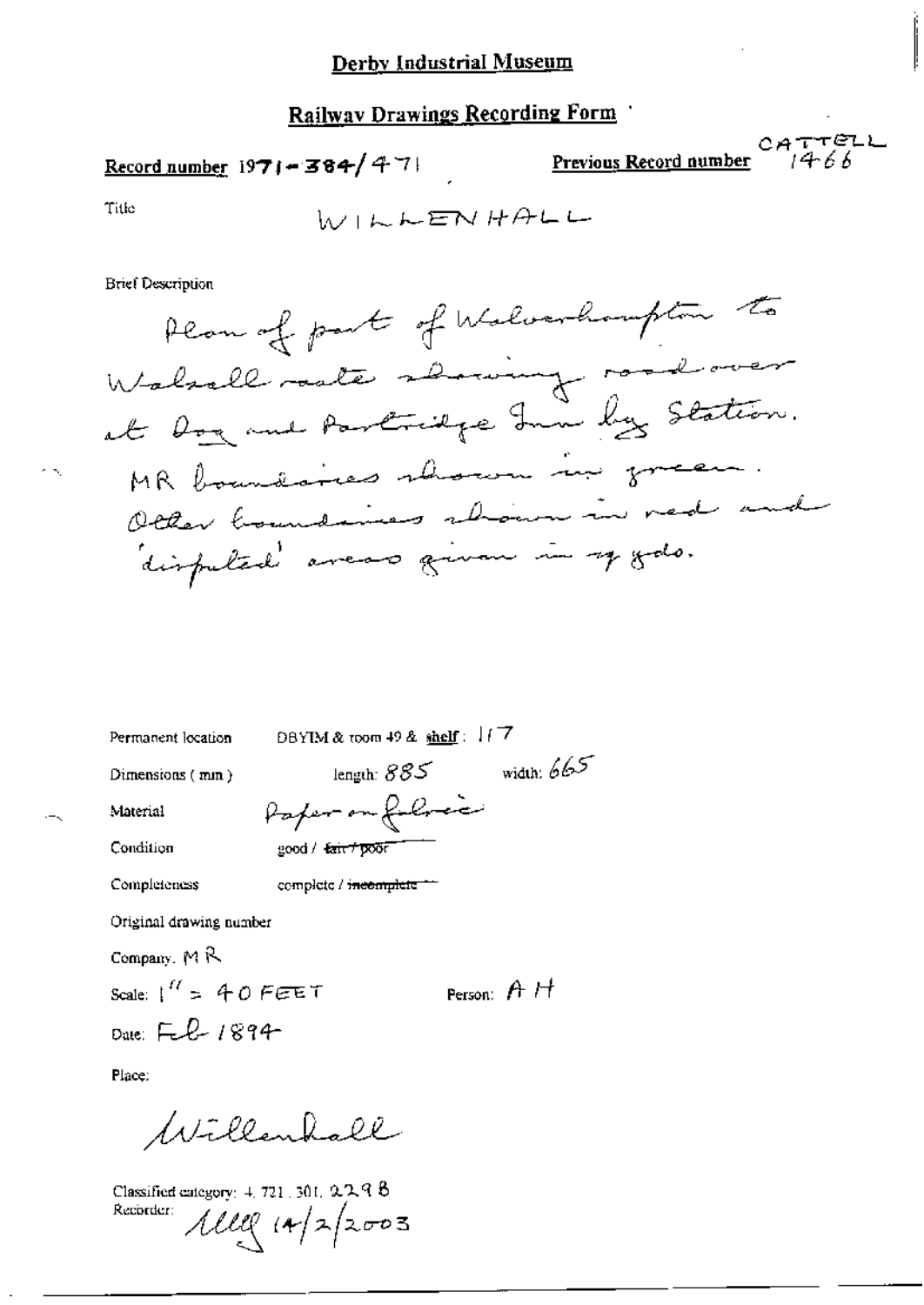# **Railway Drawings Recording Form**

|       | --71-384 <del>/1621-7</del><br>Record number $1997 - 51 + 79 - 7 - 236$ . 7 | <b>Previous Record number</b> $321$ |  |
|-------|-----------------------------------------------------------------------------|-------------------------------------|--|
| Title |                                                                             | COUNTY OF STAFFORD                  |  |

**Brief Description** 

Plan of route chaning tracks, buildings, bridges, roads, watercourses shandowners. Parish of School Health formerly Parish of Wolverlampton.<br>Bentley<br>in Willembrald in Molverlampton Landonners: TSH Hicks, John Adams. The Londo of the Monor of Standards. Trustees f Willenhall Chopel. Birmingham Canal Co. Samuel Baher. Earl of Lichfield John Hinels. DBYIM & room  $\frac{33}{456}$  shelf:  $560.2$ Permanent location length:  $8/5$  width:  $535$ Dimensions (mm) foter Material Condition good / fair / poor complete / incomplete Completeness Original drawing number Sealt Company: MR Scale:  $1'' = 2c$   $\#A$ Person: Date:  $19.02$ Place: Short Harlt  $15 M - 194 M$ Station

Classified category: 4, 721, 301,  $224B$ Recorder:  $16/2/200$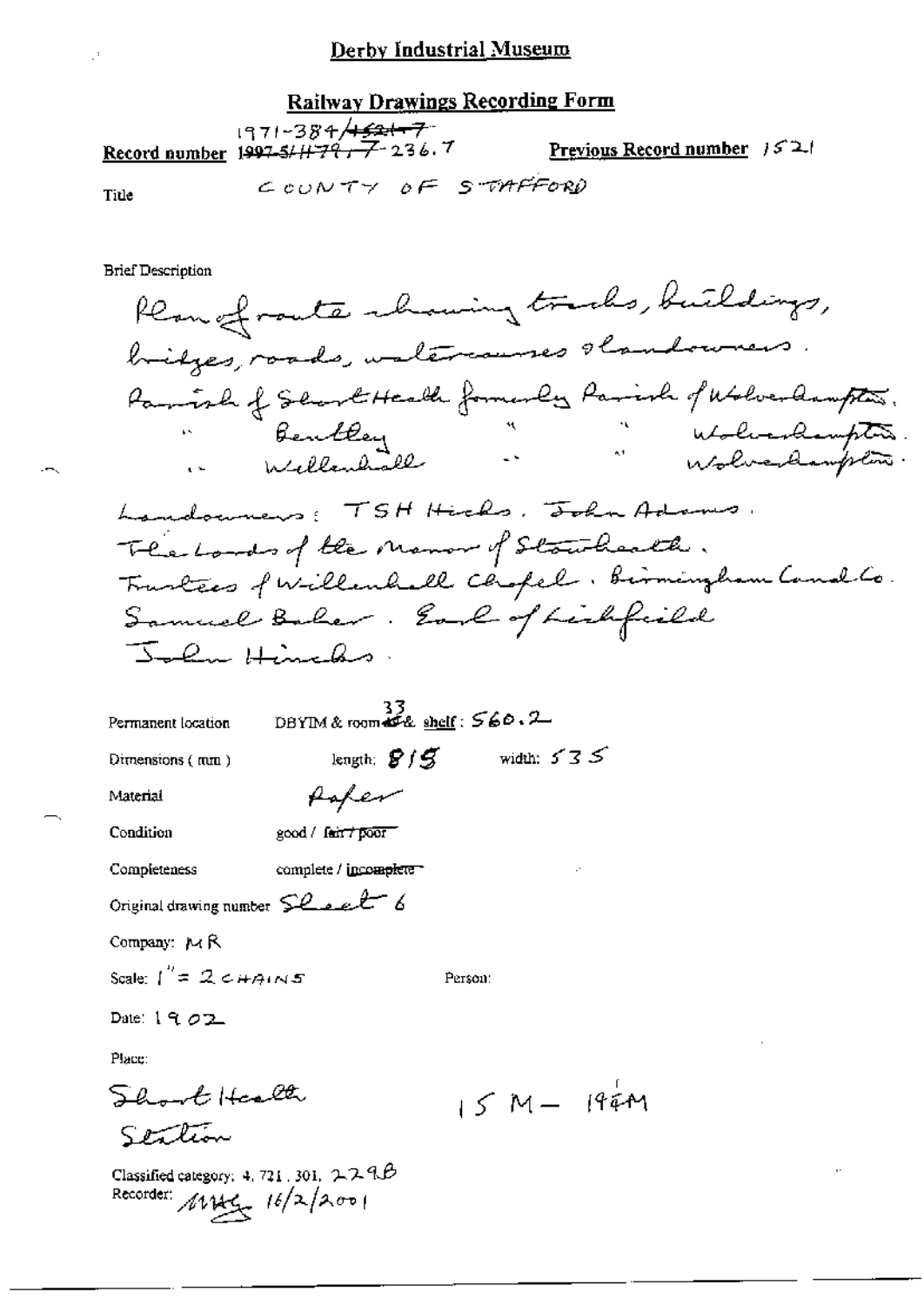### Railway Drawings Recording Form

|       | 971-384/ <del>22438</del><br>Record number 1997-5/1172-32 236.8 | <b>Previous Record number</b> $(52, 1)$ |  |
|-------|-----------------------------------------------------------------|-----------------------------------------|--|
| Title | COUNTY OF STAFFORD                                              |                                         |  |

Title

**Brief Description** 

Plan of route chowing tracks, buildings, bridges, roads, watercourses obambourners. Parish of Bentley formerly Parish of Wolverlampton. Landamners: Earl of Lichfield. Old trackled or roadway to bently Furnaces?

| Permanent location              | $33$<br>DBYIM & room $46$ & shelf: $560.2$ |         |                   |    |  |
|---------------------------------|--------------------------------------------|---------|-------------------|----|--|
| Dimensions (mm)                 | length: $8/5$ width: $535$                 |         |                   |    |  |
| Material                        |                                            |         |                   |    |  |
| Condition                       | good / fair/poor <sup>--</sup>             |         |                   |    |  |
| Completeness                    | complete / incomplete                      |         |                   | г. |  |
| Original drawing number Sheet 7 |                                            |         |                   |    |  |
| Company: MR                     |                                            |         |                   |    |  |
| Scale: $I'' = 2c+Ans \leq$      |                                            | Person: |                   |    |  |
| Date: $1902$                    |                                            |         |                   |    |  |
| Place:                          |                                            |         |                   |    |  |
|                                 |                                            |         | $144$ M – $132$ M |    |  |

Classified category: 4, 721, 301,  $2.2.9B$ Recorder:  $4445$   $16/2$   $2001$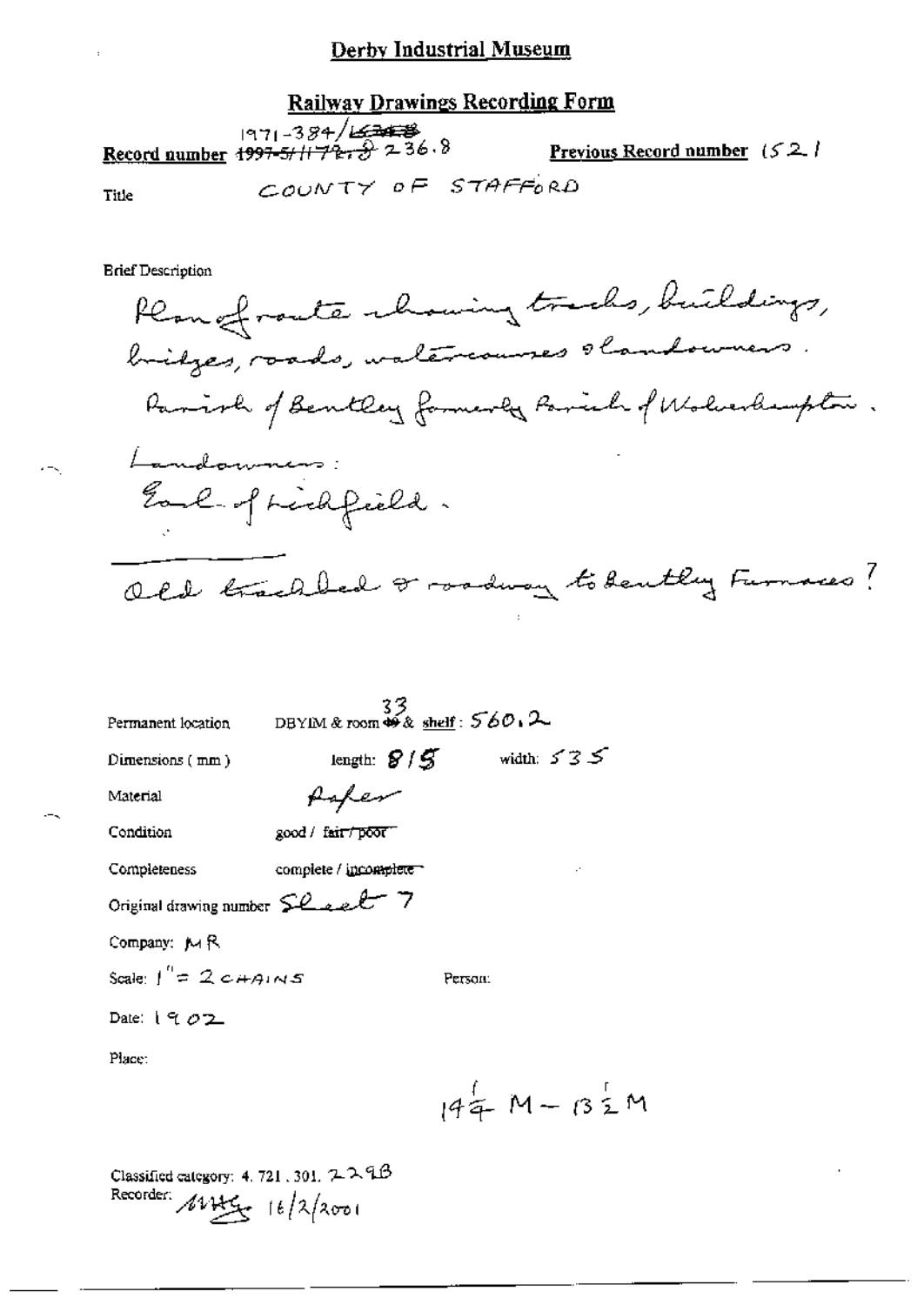#### **Railway Drawings Recording Form**

| $1971 - 384$ /+52 = 2-1<br>Pecord number 1997-5/11-79 | Previous Record number $(52)$ |  |
|-------------------------------------------------------|-------------------------------|--|
|                                                       |                               |  |

Title

COUNTY OF STAFFORD

**Brief Description** 

Plan of route chairing tracks, buildings, bilges, roads, waltercourses obandowners Parcile of Walsall formerly Farciza of Walsall.<br>Parcile of Bentley faminaly Ramich of Wolverdaupton. Landowners: Birmingham Canal Co. Hubiblizing. Earl of Leichfield. Henry Williams, TP Brown Rill. George Williams, Mayor, Aldermen de of Walsall. Binchills Estate Costed. Parsing over Tramway from Bentley Rit to Count. Under Walsell Smitter Canal, DBYIM & room 雙& shelf: 560.2 Permanent location length:  $8/5$  width:  $535$ Dimensions (mm) foter Material Condition good / fair / poor Completeness complete / incomplete-Original drawing number  $\mathcal{L}_{\text{a}}$ Company: M R Scale:  $1''=2c+4ins$ Person: Date:  $1902$ Place:  $13\frac{1}{2}$  M  $-$  12  $\frac{3}{4}$ M

Classified category:  $4.721,301, 2.7.4B$ Recorder:  $16/2/200$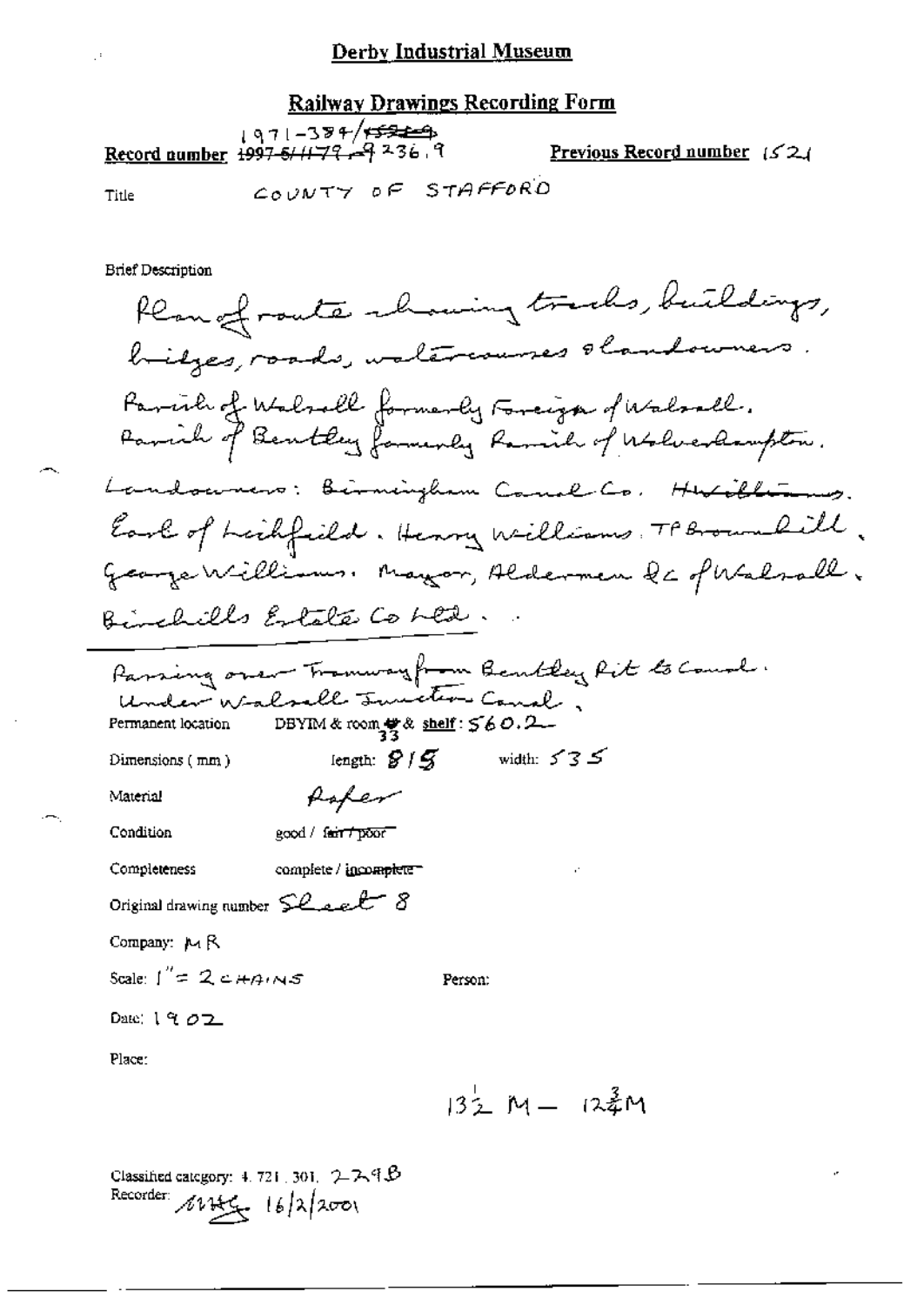| <b>Railway Drawings Recording Form</b> |                                                                                         |  |  |                                      |  |
|----------------------------------------|-----------------------------------------------------------------------------------------|--|--|--------------------------------------|--|
|                                        | - 1971 - 384 <del>/ 1521 - 10</del><br>10. Record number 1997-5/11-79-10 <sup>236</sup> |  |  | <u>Previous Record number</u> $1521$ |  |
| Title                                  | COUNTY OF STAFFORD                                                                      |  |  |                                      |  |

**Brief Description** 

 $\ddot{\phantom{a}}$ 

 $\sim$ 

 $\overline{\phantom{a}}$